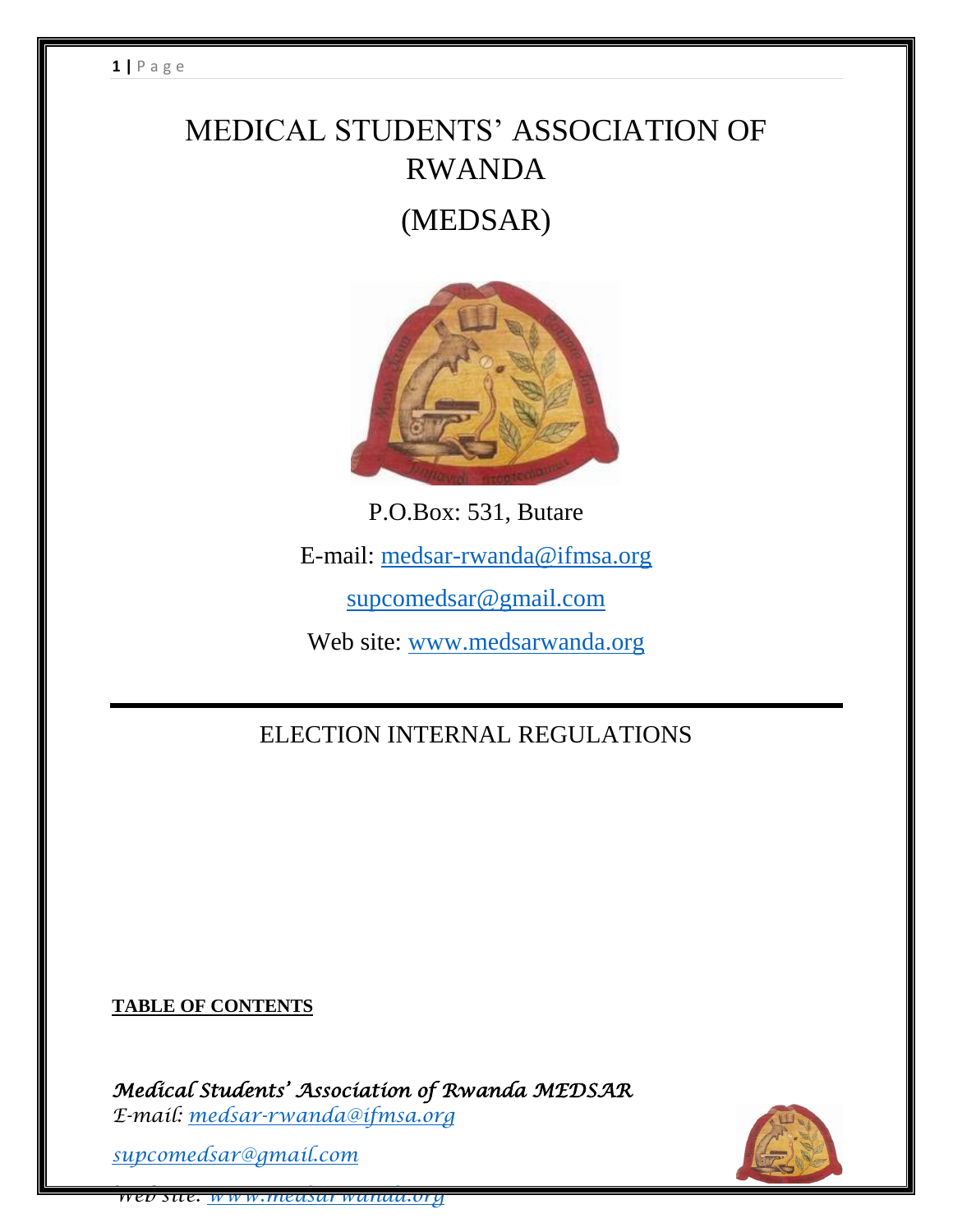#### **ELECTION**

#### **Article 1: Preamble**

The goals of the election internal regulation are:

- $\triangleright$  To assure free and fair discussion of issues and full exposition of a candidate's and members positions;
- To assure free and fair voting procedures, Receptions and/or hospitality should not be used for promotion of a candidate;
- $\triangleright$  To assure the voice of the electorate is fully heard and finally implemented;
- $\triangleright$  To assure student elections are conducted in a manner that will not be detrimental to the academic well-being of the University.
- > To encourage students to run a fair campaign, avoiding the use of malicious, false, and misleading information.

The Committee will abide by and uphold all University policies including, but not limited to, the medical Student Code of Conduct. The Committee will abide by and uphold applicable state laws.

Committee shall publish the provisional list of candidates and the list of associate members to publication offices one week before election.

#### **Article 2: Voters, Candidates**

#### A. **Voters**

#### **Eligibility:**

Only members, who have paid all membership fees, shall be eligible to vote. All eligible voters may vote for candidates running for election.

#### B. **Candidates**

#### **Qualifications of all Candidates**

- a. a candidature should never be accepted unless you are a MEDSAR member for one-year MEDSAR mandate.
- b. All candidates must abide with these rules.
- c. All candidates, must properly fill a Google form and submit documents that corresponds to the supervising committee; a filling form requires at a minimum that:

## *Medical Students' Association of Rwanda MEDSAR*

*E-mail: [medsar-rwanda@ifmsa.org](mailto:medsar-rwanda@ifmsa.org)*

*supcomedsar@gmail.com*

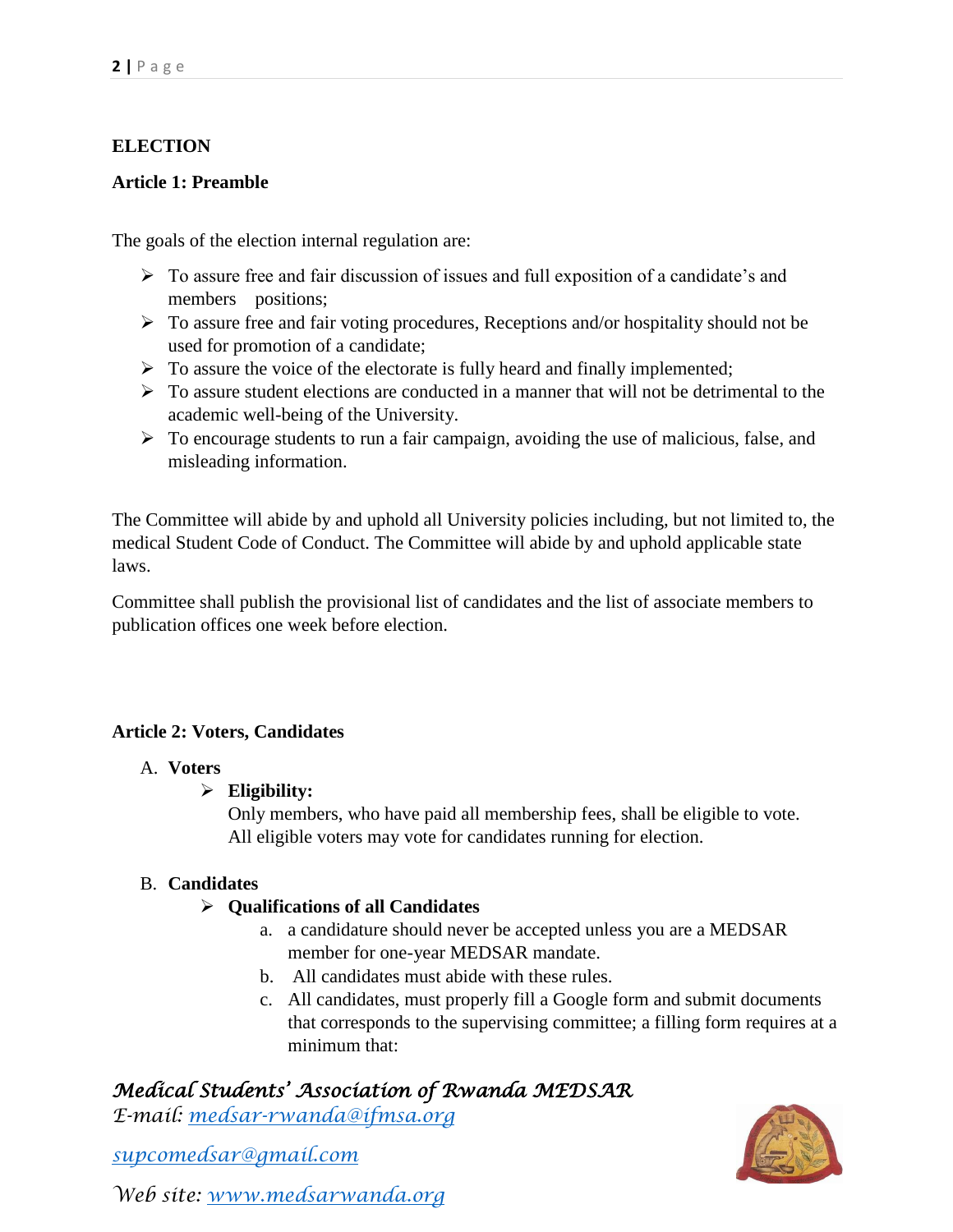- A candidate shall be Medical student;
- Registered member of MEDSAR;
- Have fully paid the MEDSAR membership fee;
- Active member of MEDSAR (At least a member of one standing committee)
- Not a member of the Supervising Council;
- d. The committee will give one notice lasting 24 hours, afterwards will omit or cause to be removed any missing documents or improperly filled online application form.
- e. A person may not be a candidate for two or more positions that cannot be held simultaneously.
- f. Candidates who have submitted their filing form shall have five days before election to ask their name be removed from the ballot if they so choose, and final list to be published 4 days before election.
- g. A candidate entitled rights:
	- Candidates' names will be placed on the ballot if they are an eligible candidate
	- A candidate who becomes ineligible before election has the right to claim.
	- It shall be the responsibility of the Committee to take reasonable steps to inform the electorate of the candidate's status.
- h. Candidates for any position are required to submit goals, principles, in the plan of action with the following documents, and has to be archived in MEDSAR office and MEDSAR Cloud storage
	- A. Filled google form (application form)
	- B. CV (two pages max)
	- C. Plan of action (strategic plan)
	- D. Motivational letter (500 words max)
	- E. Two passport photos picture and two big colored posters
- i. A candidate must know very well the activities, vision of association and at least one year in Association.
- j. A candidate must meet all requirements, which are stated above.
- k. Every candidate for being an active member should have a recommendation letter from standing committee, national officer

*E-mail: [medsar-rwanda@ifmsa.org](mailto:medsar-rwanda@ifmsa.org)*

*supcomedsar@gmail.com*

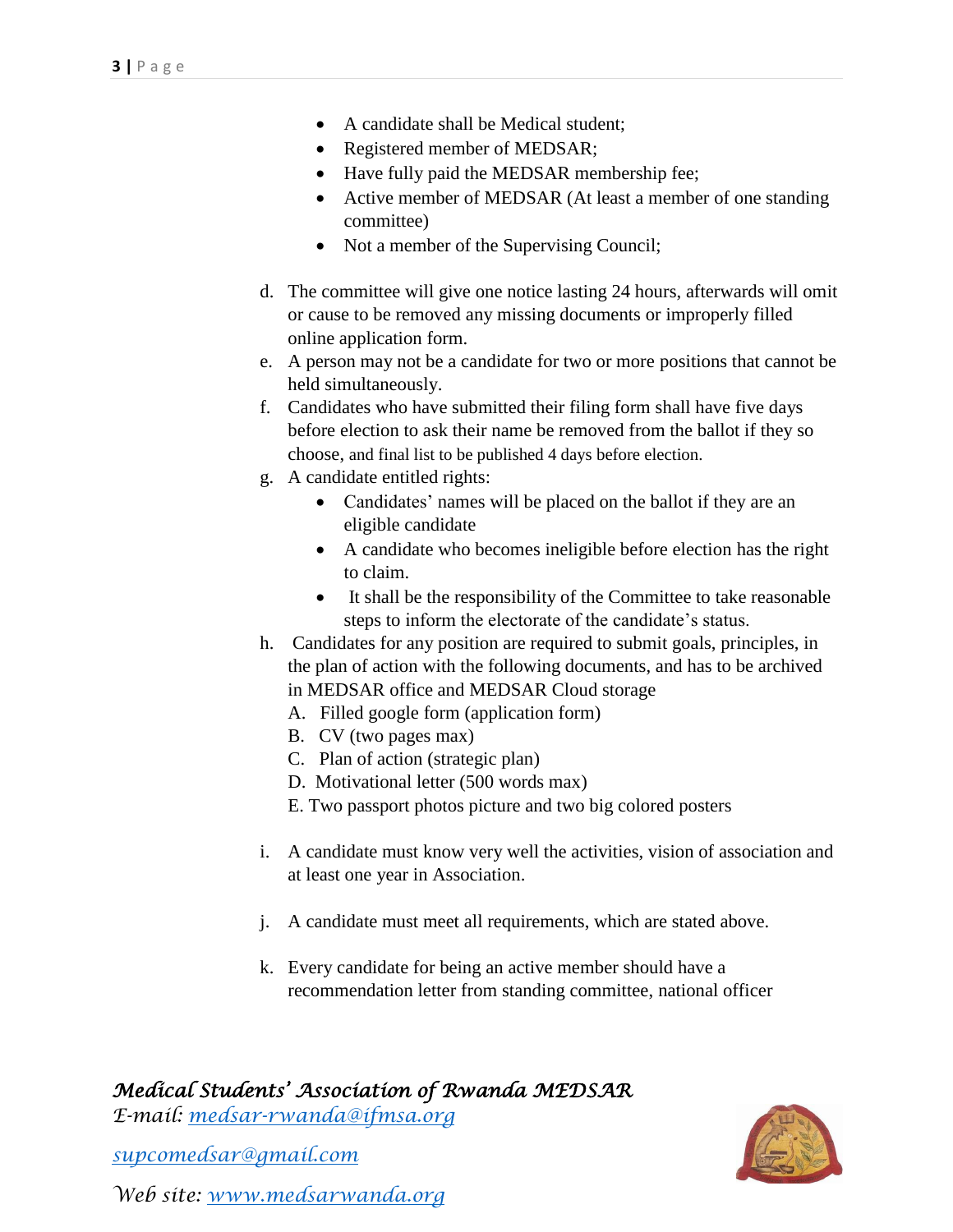#### **Particular Qualifications for Candidates**

- 1. **President**
	- The Candidate on position should be between PCL II and DOC II
	- The Candidate on position should have attended at least 2 MEDSAR General Assemblies or 1 General Assembly and ARM
	- The Candidate should be a person of integrity
- 2. **Vice-presidents (External affairs, internal affairs, Finance, public office and communication), Secretary and national officers.**
	- The Candidate on position should be between PCL II and DOC III
	- The Candidate on position should have attended at least 1 MEDSAR General Assembly
	- The Candidate on position should be a person of integrity

### 3. **Supervising committee candidates must**

- Have currently paid membership fees.
- The Candidate on position should have attended at least 2 MEDSAR General Assemblies or 1 General Assembly
- The Candidate should be a person of integrity
- One of the candidates from former EB or supervising committee

#### **C. Validity of candidatures**

- a. A candidate should be an officially registered MEDSAR member.
- b. A candidate with an official position in other organizations cannot apply for MEDSAR president position.
- c. The candidates should have topped the MEDSAR candidate's evaluation FORM which can be renewed and approved by both acting EB & SUPCO.

### **Article 3: Campaign Rules**

In General Candidates may begin authorized campaigning on the time given by supervising council. They cannot begin authorized campaigning until they get the permission. All candidates shall campaign in accordance with the policies of university.

*Medical Students' Association of Rwanda MEDSAR* 

*E-mail: [medsar-rwanda@ifmsa.org](mailto:medsar-rwanda@ifmsa.org)*

*supcomedsar@gmail.com*

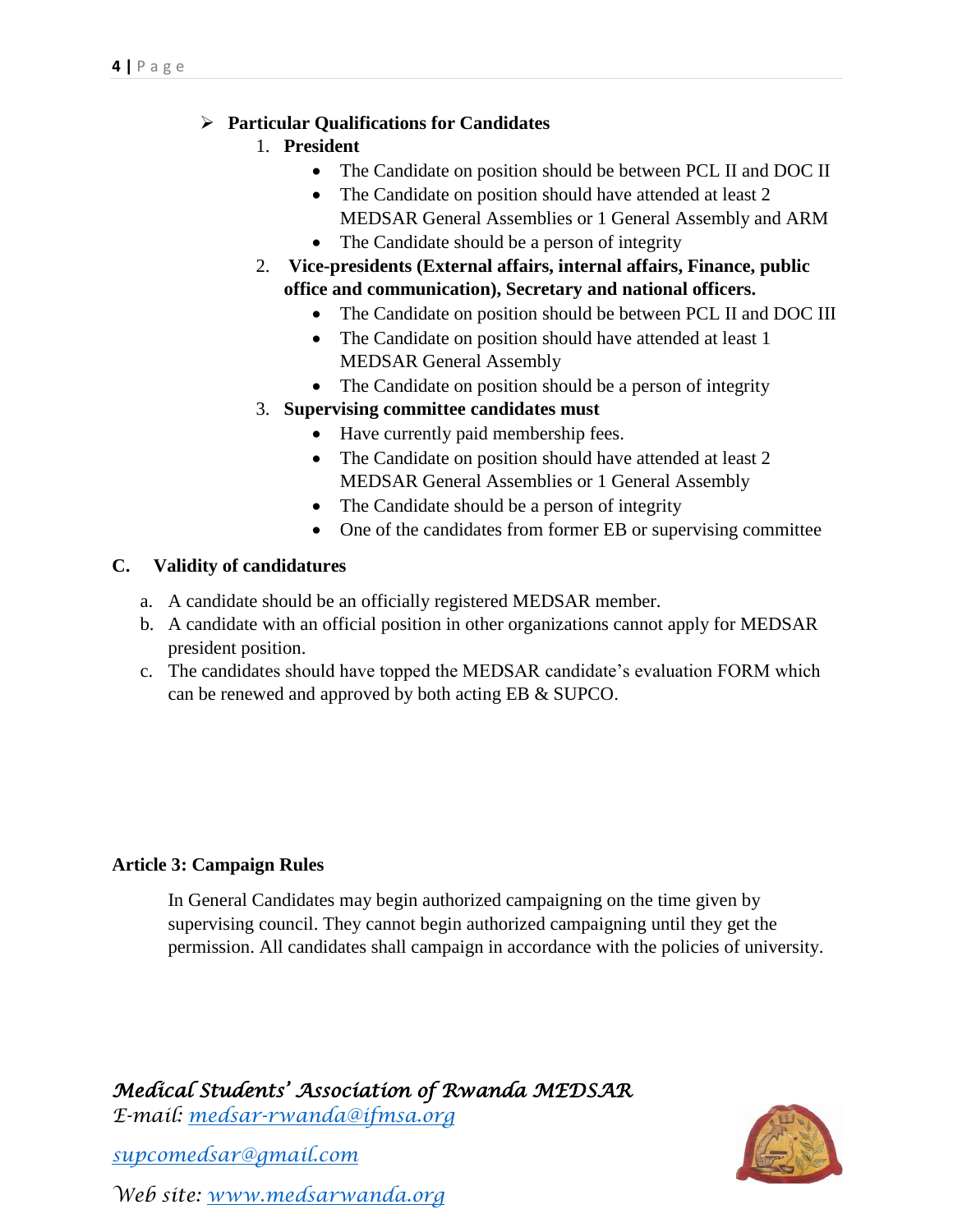#### **Article 4: Ballot Rules**

#### **I. Ballot Authority**

The ballot to be used shall be determined by the supervising council

#### **II. Positions on the Executive Committee Ballot**

- $\triangleright$  President
- $\triangleright$  Vice-President Internal affair
- Vice-President External affair
- $\triangleright$  Vice-President of communication and publication
- $\triangleright$  Secretary
- $\triangleright$  Vice-president of Finance

| 6 National officers |                 |
|---------------------|-----------------|
| Standing committee  | Number of Seats |
| <b>SCOPH</b>        |                 |
| <b>SCORE</b>        |                 |
| <b>SCOPE</b>        |                 |
| <b>SCORP</b>        |                 |
| <b>SCOME</b>        | 1               |
| <b>SCORA</b>        |                 |
|                     |                 |

### **III. Positions on the Supervising council Ballot**

Supervising council consist of 5 peoples

- > Chairperson
- $\triangleright$  Vice chairperson
- $\triangleright$  Secretary
- $\geq 2$  members.

### **IV. Structure of the Ballot**

Candidates' names on the ballot shall be determined as follows:

 $\triangleright$  The ballot shall list each candidate's name, correct surname, and where relevant, his or her post.

# *Medical Students' Association of Rwanda MEDSAR*

*E-mail: [medsar-rwanda@ifmsa.org](mailto:medsar-rwanda@ifmsa.org)*

*supcomedsar@gmail.com*